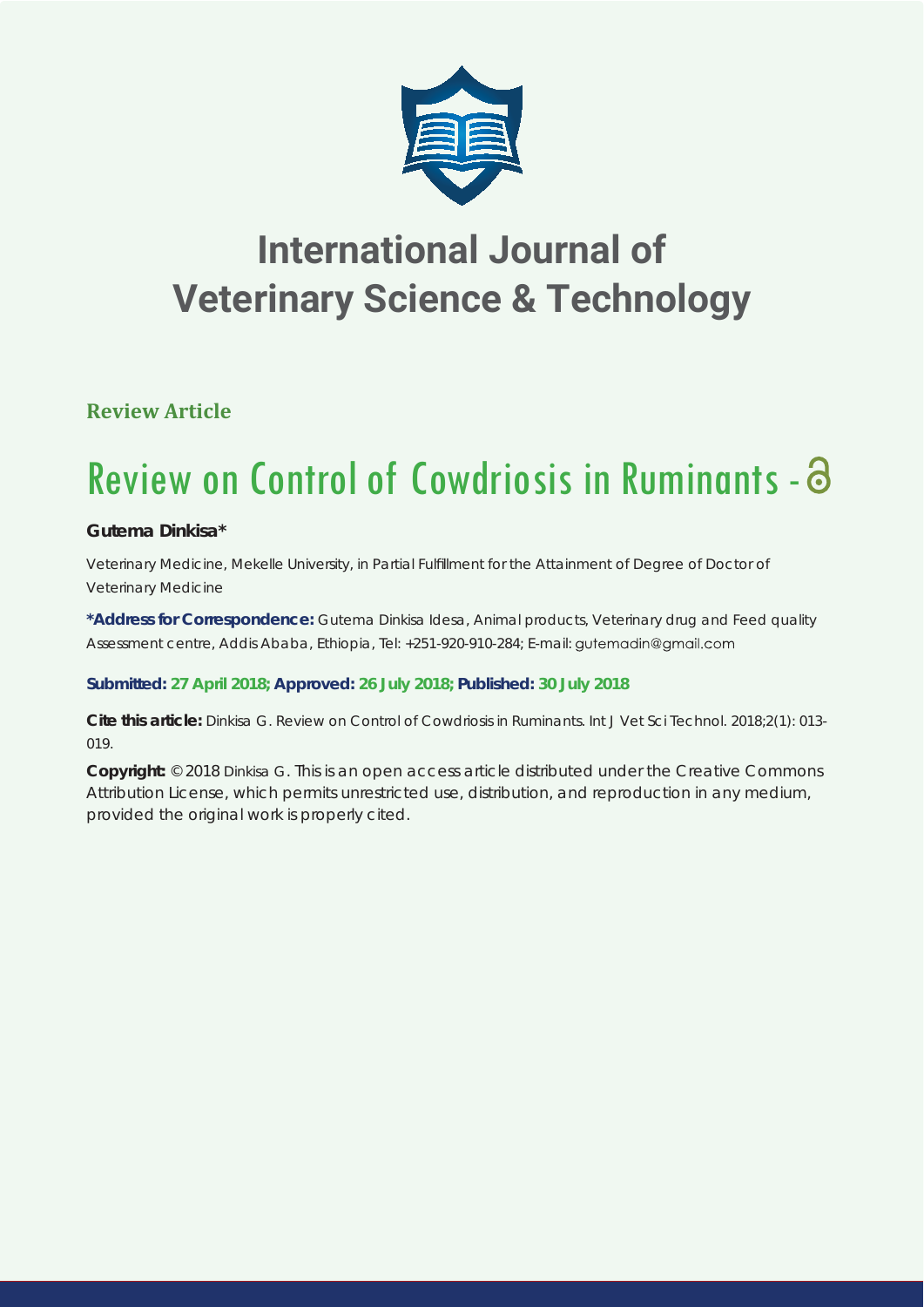#### **Abstract**

Heartwater is an acute, often fatal, non-contagious and tick-borne disease of domestic and wild ruminants that is transmitted by *Amblyomma* ticks. It is an important cause of death in cattle, sheep, and goats in regions where tick vectors are present. In Africa, heartwater is a major obstacle to the introduction of highly productive animals into endemic areas. The distribution of the disease follows a presence of vector *Amblyomma*, among them *Amblyomma variegatum* is the most important species which is widely distributed in the sub-Saharan Africa including Ethiopia. The control of disease involves controlling the tick vector, establishing endemic stability, performing immunization by infection and treatment, and preventing the disease by regular administration of prophylactic antibiotics. Most of these methods are subject to failure for various epidemiological reasons, and serious disease outbreaks can occur. Prophylaxis is effective, but very expensive, and the logistics are daunting when large herds of animals are involved. The development of a safe, cheap and effective vaccine is the only way for controlling of heartwater. Generally, control of cowdriosis should consider using cost-effective, environmentally safe, sustainable and integrated control methods including establishment of endemic stability.

**Keywords:** Amblyomma; Endemic stability; Heartwater; Tick-borne disease; Vaccine

#### **ABBREVIATIONS**

A. gemma: Amblyomma gemma; A. hebraeum: Amblyomma hebraeum; A. lepideum: Amblyomma lepideum; A.variegatum: Amblyomma variegatum; C. ruminantium: Cowdria ruminantium; E. ruminantium: Ehrlichia ruminantium; TTBD: Tick and Tickborne disease; TBD: Tick-borne disease

#### **INTRODUCTION**

Tick-borne diseases affect most of the world's cattle population and are widely distributed throughout the world, particularly in the tropics and subtropics. The complex of vector-borne disease directly or indirectly constrains the livestock industry, which is of fundamental importance to rural people in sustaining not only their food supply, but also their daily income and other agricultural activities [1]. Ticks and Tick-Borne Diseases (TBDs) are some of the most significant and serious constraints to the improvement of livestock production in Ethiopia. TBDs and their vectors are wide spread in the country. They affect production in various ways, such as growth rate, milk production, fertility, the value of hides and mortality. In Ethiopia, several tick species are widely distributed and the domestic ruminant species dwell diverse agro-climatic zones and are raised under various production systems. This in turn results in abundance of various vector species and vector-borne diseases especially ticks and tick-borne infections like anaplasmosis, babesiosis, Cowdriosis (heartwater), and theileriosis [2].

Heartwater or cowdriosis is an infectious, non-contagious, TBD caused by a small, gram negative, pleomorphic coccus, and an obligatory intracellular rickettsial pathogen previously known as *Cowdria ruminantium* but recently reclassified as *Ehrlichiaruminantium* [3]. It is the most important tick-borne disease of exotic and cross-bred cattle and is transmitted by the ticks of the genus *Amblyomma* and affects domestic ruminants and several wild ruminants such as buffalo, giraffe, and antelope as well as some wild rodents [4]. The course of the disease varies from peracute, acute, subacute to mild, depending on age, immune status, breed and virulence of the strain [5]. The incubation period of the disease is influenced by the species of animal affected, immune status, breed, age, route of infection, virulence of the organism and amount of infective materials administered [5,6]. The disease is characterized by fever, nervous signs, hydropericardium, hydrothorax, lung edema and high mortality [7].

Cowdriosis is a serious constraint to livestock improvement programs throughout sub-Saharan Africa and through its occurrence on some islands in the Caribbean, poses a potential threat to ruminant species in mainland North, Central and South America. It is the second most important TBD after East Coast Fever in Africa [8]. In countries or regions where there is endemic stability, losses from heartwater are minimal until new animals are introduced. Wild ruminants may play a role as reservoirs, and the wide host- ranges of the pathogenin wildlife is important in the epidemiology and spread of the disease [9,10].In order to upgrade the livestock industry and prioritize future research on the development of improved control measures, it is essential to provide an accurate definition of the spatial distribution of the disease risk and determine the prevalence of infection in the vector population and domestic ruminant hosts [4].

Despite the fact that heartwater transmission was elucidated and causative organism described, control of disease remains a serious problem. At present, there is a lack of safe, practical and effective vaccine, and in endemic areas, the control of the disease relies mainly on chemical acaricides to prevent tick transmission and antibiotic treatment of clinical cases. The main problem encountered with the control of the disease is the lack of efficient vaccine in the field. This is thought to be related to the high genetic diversity of strains circulating in a particular area [11]. In search of better ways of control, research has been greatly hampered by the inability to cultivate the organism in vitro. In the early years, it was recognized that animal which recovered from the disease acquired immunity. Since then, numerous attempts at producing a vaccine have been made. Control of heartwater also aimed at controlling the vector. The ideal control program is likely to induce a combination of different methods: genetic resistance, strategic tick control, vaccination and treatment of early clinical cases. Vaccination is likely to be the most economical and sustainable method of controlling the diseases caused by ticks [12]. Therefore, the objectives of this paper are to review the possible control measures of heartwater in Domestic Ruminants and to highlight its epidemiology.

#### **EPIDEMIOLOGY**

There is scanty information on the epidemiology of the disease in most parts of Africa including Ethiopia, and studies into the incidence and prevalence of infection have recently been hampered by the lack of sensitive and specific diagnostic tools that are particularly suitable for use in most countries of Africa.

#### **Distribution and transmission**

The first report of heartwater as a disease entity was recorded in 1877 in South Africa [13]. From the early  $20<sup>th</sup>$  century onwards, heartwater was reported in most other sub-Saharan African countries [14] and in several Caribbean islands [5] and a number of other *Amblyomma* species were shown to be capable of transmitting the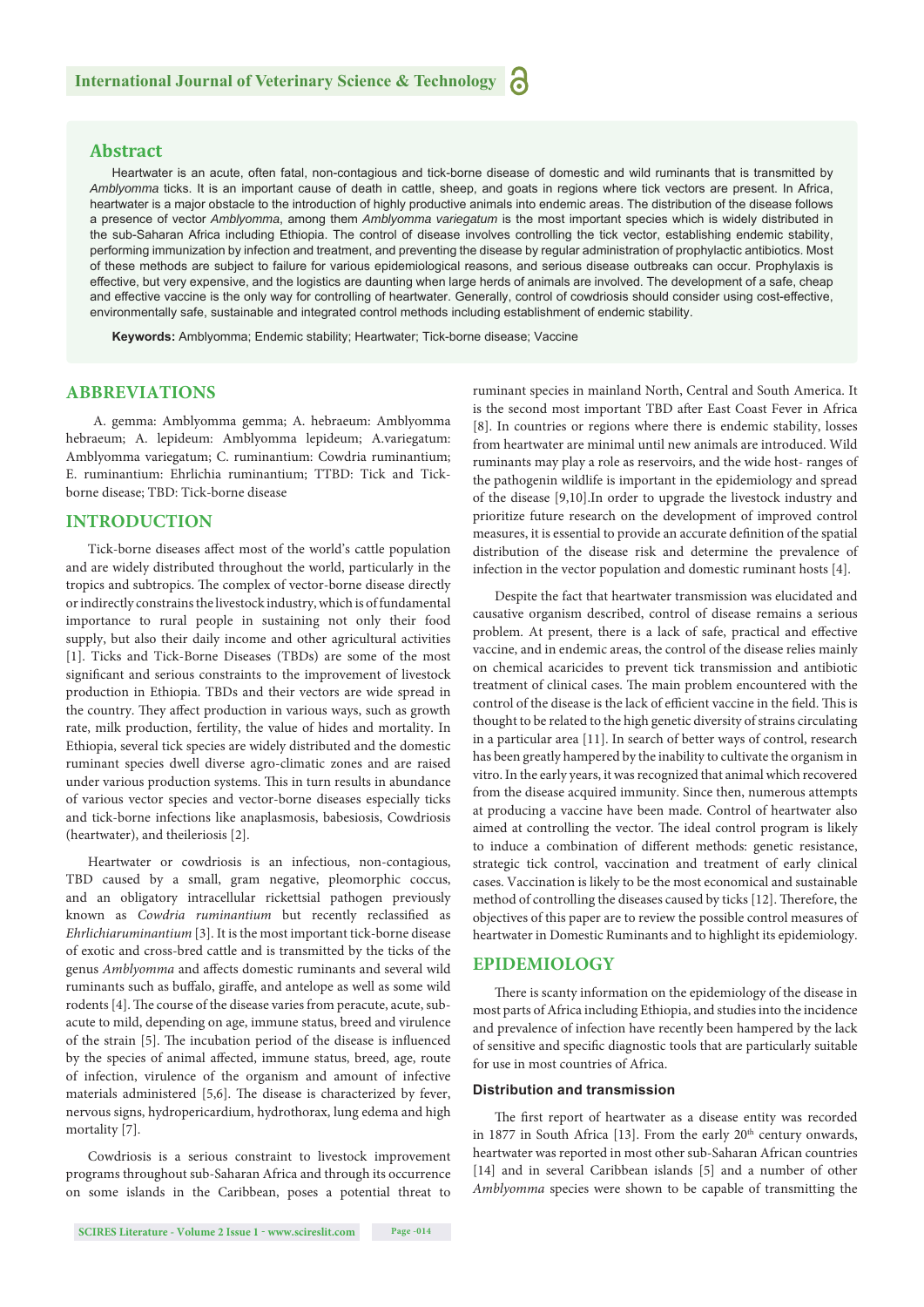organism. Distribution of heartwater coincides with that of the Amblyomma ticks, which require a warm humid climate and bushy grass. Nevertheless, all countries where known *Amblyomma* vectors are present are at risk of introduction of the disease, particularly where the disease is present in neighboring countries. The endemicarea includes the whole of Sub-Saharan Africa, Madagascar and, also, the Caribbean Islands, threatening the American mainland [15].

Heartwater is transmitted by many three host ticks of the Amblyomma genus that carry the agent from carrier animals to susceptible ones especially A. *variegatum,* A. *hebraeum* (in southern Africa), A. *gemma* and A. *lepideum* (in Somalia, East Africa and Sudan). The ticks may pick up the infection as larvae or nymphs by feeding on acutely ill or sub clinically infected animals and transmission of the disease can be by adult and nymph ticks in the field through transstadial transmission, i.e. from larvae to nymph, from nymph to adult and from larvae through nymph to adult (even if the nymph feeds on a non-susceptible animal) [14].

Among the several species of Amblyommacapable of transmitting *E. ruminantium*, A*. variegatum*and *A. hebraeum*are most important globally [16]. However, several other species of Amblyommahave been known to play role in a given locality. *A. variegatum* (tropical bont tick) *is* by far the most important species on most of the African continent because it is the most widespread throughout sub-Saharan Africa and it has the widest distribution in Ethiopia. It accounts for 40% of the Ethiopian tick Population [17]. The distribution of this species covers most of sub-Saharan Africa as well as surrounding islands of Madagascar, La Reunion, Mauritius, Zanzibar, the Comoros and Sao Tomé [5]

The effectiveness of *Amblyommaspp*. as vectors for heartwater in certain area depends on their distribution, activity, abundance, and their adaptation to acquire and transmit infection from local wild or domestic carriers of *E. ruminantium*. Several wild ruminants can be infected and become subclinical carriers and reservoirs. Ticks feeding on them can transmit the disease to domestic ruminants [5].

In endemic areas, there has been evidence of transmission of heartwater vertically through colostrum of carrier dams to their calves [18].Transmission can also occur by intravenous inoculation of blood, tick homogenates or cell culture material containing *E. ruminatium* [5].

#### **Occurrence and economic importance**

The occurrence of cowdriosis is corresponds to the tick population in the area, which is heavily influenced by vegetation cover, season, breed, host density, latitude, altitude, management of grass and pasture, treatment intervention, type of soil, sun light, type of host, its development stage, rainfall, temperature and humidity [19]. In the drier parts of Africa, this frequently leads to an increased incidence of heartwater after heavy rains when peak numbers of ticks occur. But in regions where the climate is temperate and the rainy season is not well defined, occurrence of heartwater is not really seasonal and this is especially true in the Caribbean islands [20].

In the sub-Saharan region, the disease is one of the major causes of stock losses, and it has been estimated that more than 150 million animals are at risk in the area [12]. Imported breeds of cattle, sheep and goats are highly susceptible, but indigenous populations in endemic areas are often resistant to infection. Therefore, heartwater is a major obstacle to the introduction of highly productive animals into endemic areas and also it is a major disease problem when local animals are moved from heartwater-free to heartwater-infected areas [13]. The effects of dipping and environmental changes influence endemic stability, which is often difficult or impossible to manipulate. Mortality rates vary between 5% and 100% depending on virulence of the strain, immune status, age, breed and species involved [21].

The economic impact of the disease is, therefore, difficult to quantify, although estimates made indicated that, the losses can be enormous [22]. Whatever the actual costs may be, it is certain that the economic importance of heartwater in Africa is comparable to that of East Coast fever, trypanosomosis, rinderpest and dermatophilosis [23]. For instance, the total economic losses directly associated with heartwater have been estimated as US\$ 5.6 million per year for cattle in Zimbabwe with the greatest components of economic loss were control (acaricide - used to kill ticks) costs (76%), followed by milk loss (18%) and treatment cost (5%) [24] and US\$2 million per year for cattle and goats in Guadeloupe [14].

The occurrence of heartwater was confirmed long years ago in Ethiopia where ever the vector tick occurs [25]. But the epidemiology of the disease including the infection rate in vectors and the major vector in each agro-ecology was not been elucidated. In 1992 a devastating outbreak of heartwater have occurred in some dairy farms with significant mortality (25%) at Abernosa ranch where Boran x Friesian crosses are kept and several other suspected cases were observed in sheep and cattle in various parts of the country [26].

Bovine cowdriosis is also prevalent in the Gondar University dairy farm and can be detected throughout the year, but more often in the rainy season with an annual incidence of 12.33 animals/annum (15% of the herd) succumbing to cowdriosis in one susceptible dairy herd. The total economic losses during three years study period of this area (7884.67 US \$) due to the disease are associated with deaths, the cost of acaricides, management cost, antibiotics, loss of meat and milk yield [27]. The annual fatality rate in this study was 8.1% of affected animals. In a similar study conducted in Arsi, Ethiopia the mortality rate was 15.71% [28]. Heartwater was also identified among a disease posing a major threat to dairy cattle production in Jimma town with prevalence of 5.6% affecting calves (5.6%), heifers (3.7%) and lactating cows (1.9%) [29].

#### **CONTROL OF HEARTWATER**

Tick-borne diseases are less dramatic in their effect than any other infectious diseases, but their control is less likely to be subsidized, making them a serious concern for livestock owners. Their overall control aims is to minimize the adverse effects of TTBDs by using cost-effective, environmentally safe, sustainable and integrated control methods [17]. The possibility of control of heartwater as like other TBDs is usually achieved through treatment of clinical cases, the control of tick vectors at times of high infestation by strategic use of acaricides and other practices, antibiotic prophylaxis [30], vaccinations, farming with animal breeds resistant to the disease [15], and the manipulation of tick populations to allow the establishment or maintenance of conditions of endemic stability [31].

#### **Chemotherapy**

Treatment of heartwater with antibiotics is only effective if animals are treated early at the onset of clinical symptoms and showed ineffectiveness when defined nervous symptoms occurred due to the acute nature of the disease, which does not always allow timely intervention to prevent a fatal outcome. In general, antibiotics of the tetracycline group (especially oxytetracycline) are the drugs of choice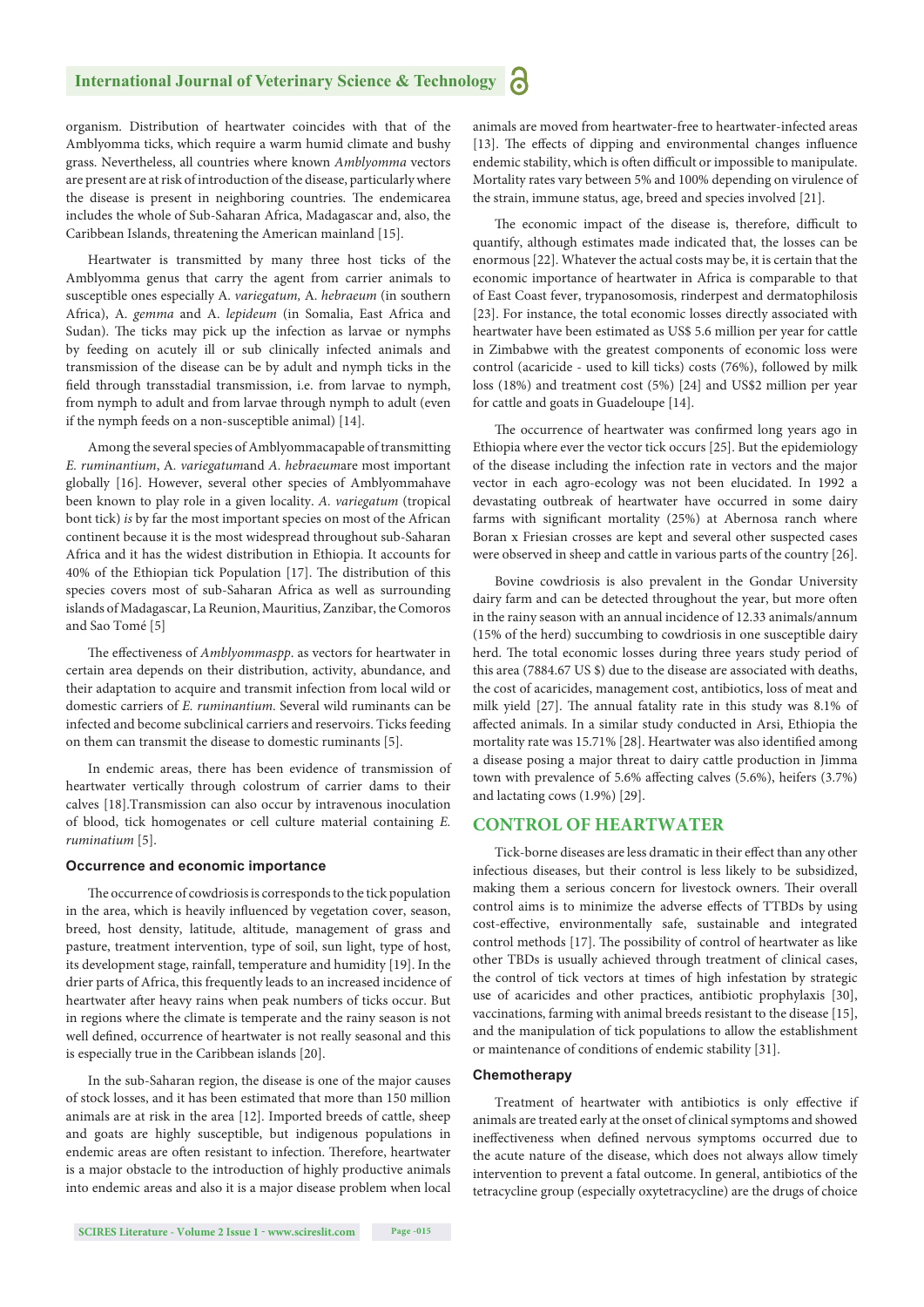for successful treatment of heartwater and will allow immunity to develop. Doxycycline and rifamycin are also very effective, and a wide variety of sulfonamides have successfully been used in heartwater treatment. Treatment for ruminalatony, a commonly observed sequel to this disease, may be indicated, and diuretics may be useful to control fluid accumulations in body cavities [15].

Prophylactic use of routine oxytetracycline injections is also possible to protect susceptible animals against heartwater when they are introduced into an endemic area, aiming to allow the natural disease challenge to stimulate immunity in the animals [32]. The success of this regimen depends upon the animals becoming naturally infected during the time that they are protected by the drug [33].

#### **Tick control**

Since the earliest times, when the tick-borne status of heartwater was realized, tick control was advocated as a means to control the disease. Even after a vaccine had been developed tick control was still propagated as a supplement or in some cases even as an alternative control measure. Through the years it has become apparent that because of the great variation in the ecological conditions in the regions where heartwater vectors occur, and even between different farms in the same area, it is not possible to advocate a single control system. To develop strategies for integrated tick control, making maximum use of naturally induced host resistance to ticks, minimal use of chemical accentuates incorporating any traditional practices or remedies that appear to be of value [34].

Two methods, namely, intensive tick control and strategic tick control, have been identified as possible ways to control heartwater [35]. Both these systems have advantages and disadvantages and it is the farmer in particular who must decide which method is the most suitable for his specific circumstances and which he can consistently follow [36].

Intensive or total tick control involves the control of all stages of ticks throughout the year (reduction in Amblyomma tick numbers) in order to limit production losses and animal deaths resulting from ticks per se to a minimum. Intensive tick control, with reference to heartwater, is usually advocated for marginal areas only where *Amblyomma*ticks are only found occasionally on animals or for farms where the ecological conditions are unsuitable for the survival of these ticks. Although, eradication of Amblyomma species is extremely difficult, regular dipping will prevent a tick population explosion in such areas especially after good rains or accidental introduction of infected ticks. Intensive tick control measures would be beneficial in controlling heartwater and preventing its outbreaks, even in endemic areas [10] and has obvious advantages in which production losses due to tick-worry or TBDs will be kept to a minimum. The main disadvantage of total tick control, apart from the considerable cost of such a method, is that it will result in the loss of immunity of the animals to TBDs owing to lack of natural challenge resulting in vulnerability of the stock to disease and heavy losses occur if control regimen breakdowns [15,37].

Strategic tick control involves minimizing numbers of ticks in such a way that it promotes a stable disease situation and at the same time limits the adverse effects of tick worry, so that natural transmission of cowdriosis occurs and high levels of immunity are maintained. It is usually recommended that animals should be dipped only if they are carrying an average more than 10 adult Amblyomma ticks each [31]. This method would make provision for natural immunization or vaccination of young animals and the maintenance of immunity. The advantages of this method includes low costs of dipping, most animals will acquire a natural immunity against heartwater which will be maintained by repeated infection, and the incidental dissemination of infected ticks by stock movement or the development of dip-resistant tick strains poses no particular risk with regard to heartwater outbreaks. The disadvantages of strategic tick control includes higher cost of vaccination and also it needs more information on the epidemiology of heartwater including infectivity of ticks (percentage of infected ticks) [10].

**Tick control using acaricides:** Tick control of heartwater involves application of acaricides to animals at risk of infection. The disease can be successfully controlled if all the animals on the farm can be regularly dipped in chemical acaricides throughout the year [19]. Acaricide application is still the main tick control method in Ethiopia and the majority of tick infestations on local cattle is mild and can be solved by spraying a localised part of the animal such as axilla, ventrum, abdomen or udder which is common sites for *Amblyomma*ticks [2].

A multitude of acaricide were used and the selection of them depends on the persistence of the compound on the skin and hair coat, the likely hood of residues toxic to man appearing in the milk or meats, and whether or not ticks in the area have developed resistance to the particular acaricide [24]. Major chemicals that have been used for this purpose are arsenicals, chlorinated hydrocarbons, organophosphates, carbametes, flumethrin, and amides. Mode of applications for acaricides include topical wetting (like dips, hand spray (common in Ethiopia), pour on, put on, impregnated and systemic methods. Hand dressing is another common method of applying acaricides. But adverse human health impacts of this practice may occur due to lack of protective clothing and lack of a withdrawal period for milk after treatment [38]. Dipping has also a number of limitations e.g. sunny day is not suitable as it may result in higher level of thirst. Similarly, it is most important to restrict the animals from licking their body after dipping. Otherwise, it may cause huge economic loss in terms of mortality.

The disadvantages of this method are that the acaricides need to be applied continuously and are therefore costly and timeconsuming, the compounds used are potentially hazardous to human health and the environment and, particularly if treatment is sustained over prolonged periods, it may result in development of acaricides resistance in tick populations and the disruption of endemic stability. Improper application/low concentration, rain-wash, in activation due to organic contamination and frequent use of one type are all causes of acaricides resistance in ticks. Example, A.variegatum is resistant to carbamates [34].

**Biological method of tick control:** Under natural condition several agents may play a significant role in reducing tick number. These include non-chemical tick control such as use of predators, parasites, pasture management (pasture spelling i.e., leaving pasture unstocked to break the tick life cycle, cut and carry system and rotational grazing), use of sticky plant on grazing land, sterile male release, selection of tick resistant breed, multiple species rearing, proper hygiene conditions, burning of waste near the animal shed, filling the crevices in the walls of farm and vaccination with tick antigens. Domestic chickens of indigenous varieties are opportunistic predators of ticks and if allowed to scavenge from tethered cattle during the early morning and in the late afternoon, they could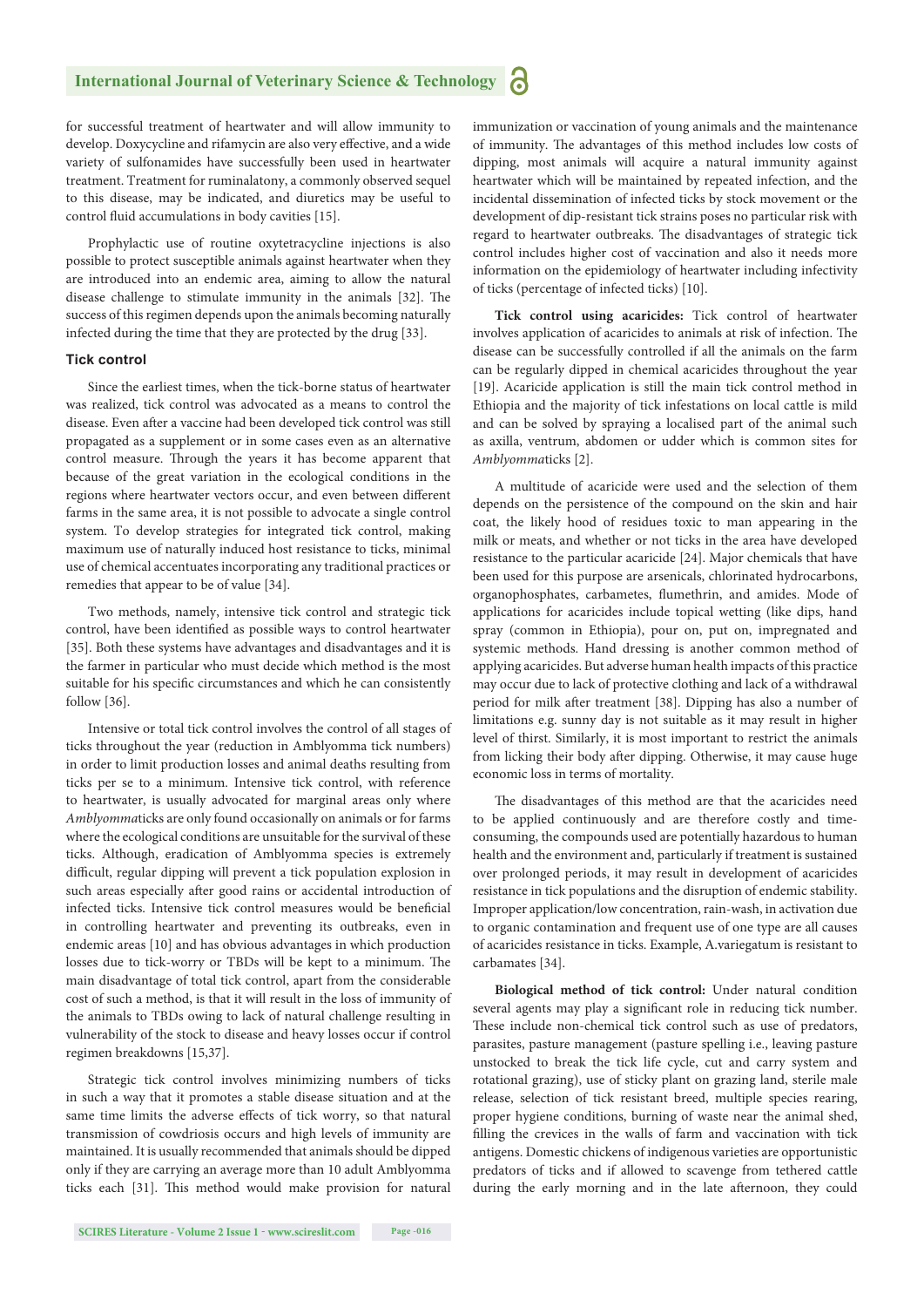have a positive impact on the control of ticks [39]. Red and yellow billed ox peckers (*Baphagus erythrorhychus* and *Bophagus africanus*, respectively), which are virtually obligatory predators of Ixodid ticks; take large numbers of Amblyomma from both domestic and wildlife species [40].

Apart from the use of chemical compounds for tick control, certain traditional practices, such as the hand picking of ticks, burning of attached ticks with hot iron, burning of pasture/grazing land and application of plant crude extract are widely used by cattle owners in rural areas of Ethiopia even though, it has certain demerits [2]. Traditional tick control methods used in Keffa, Illubabor and Wellega Provinces in western Ethiopia includes uses of plant extracts like Latexes of *Euphorbia obovalifolia* and *Ficusbrachypoda,* juice of crushed leaves of *Phytolaca dodecandra* and *Vernoniaamygdalina,*  fruit juice of *Solanum incanum,* crushed seeds of *Lepidiumsativum*  mixed with fresh cattle faeces, juice of crushed leaves and bark of *Calpurneaaurea* and commercially available spice of *Capsicum*  species mixed with butter, were used by peasant farmers to control ticks [41].

#### **Vaccination**

Vaccination is the most useful disease control method for introducing improved or imported animals into heartwaterendemic areas, unless all transmission can be prevented by tick control. Vaccination is probably the best and most practical way to ensure immunization of the majority of young animals without the possible adverse effects of tick worry. Moreover, where resistance of *Amblyomma* to acaricides exists, vaccination may be the only possible method of control. In the absence of periodic stimulation of the immune system resulting from the bite of infected ticks, the duration of immunity after immunization varies greatly between different domestic ruminant species and also perhaps between individuals within species depending on the time at which the animals are treated therapeutically during the reaction next to immunization [42].

**Infection and treatment method of vaccination:** This method of vaccination is usually practiced in South Africa for large-scale immunization in older ruminants that have lost their innate age resistance against heartwater. It was based on the fact that young



animal's possess an innate resistance to heartwater and it consists of infecting animals with a vaccine that contain virulent preparation of *E. ruminantium* [43] and treating the infection as soon as the febrile reaction commences. Animals are vaccinated in small groups (less than 20) and treatment with oxytetracycline is given whenever animals temperature is elevated until it returns to normal [10].

However, this method is not user-friendly as it is expensive and inconvenient because of the requirement of a cold chain for delivery, risk of transmission of blood borne pathogens and it is unreliable as breakdowns in immunity are common and deaths associated with vaccination occur. As an alternative, exposing young animals to infected ticks by introducing them into endemically stable areas during times of tick activity, rather than vaccination, is recommended to confer long term immunity [15].

**Inactivated vaccines:** An Inactivated heartwater vaccines consisting of culture-derived *E. ruminantium* organisms that are chemically inactivated and combined with an adjuvant have been developed [44]. In a field trial, an inactivated vaccine was used to immunize cattle, goats and sheep with significant reduction in mortality [21] and the advantage is that several field strains can be incorporated to make the vaccine more widely cross-protective. Although much safer than live vaccines, this inactivated vaccine required several doses spread over a period of weeks or months, during which the animals had to be kept tick-free [33].

**Attenuated vaccines:** Vaccine of this type was developed by attenuating *C. ruminantium* stock by *in-vitro* passage through endothelial cells and it could provide a cheap and effective protection of shoats against virulent challenges in endemic heartwater areas [16]. The principal advantage of using attenuated material for vaccination is that no subsequent monitoring or antibiotic treatment is required, but it doesn't protect against challenge from *E. ruminantium* isolates from geographically diverse backgrounds [45].

**Recombinant vaccines:** A recombinant vaccine would be the ideal solution to heartwater control, especially for export, since it would be useable anywhere in the world. This would be essential in the event of any spread of the disease outside the current endemic area. The advantage of recombinant vaccines would be the relative ease with which the evolution of vaccine genes in the wild could be followed, allowing the vaccine formulation to be changed to keep up with pathogen changes, cheaper to manufacture, and easier to store than an inactivated vaccine, and recombinant heartwater vaccine development is a very active area of research [46].

**Establishment of enzootic stability:** The natural method of limiting the impact of cowdriosis in domestic ruminants is by the establishment of the endemic stability using strategic tick control, is a state of equilibrium between an infectious agent, its vector and host animal population [23]. This occurs by having small number of ticks without total clearing from the resistant breeds which helps to have self-developed/acquired immunity to defend of heartwater. In endemically stable areas where tick control is not practiced, a high level of immunity in stock, particularly cattle, is seen. In these areas, intensive tick control may actually increase losses due to heartwater, while selective control, e. g. acaricidal application only when the level of infestation causes tick-worry, tends to reinforce endemic stability and herds may develop a high degree of immunity [38].

The period of natural protection is a cornerstone in the creation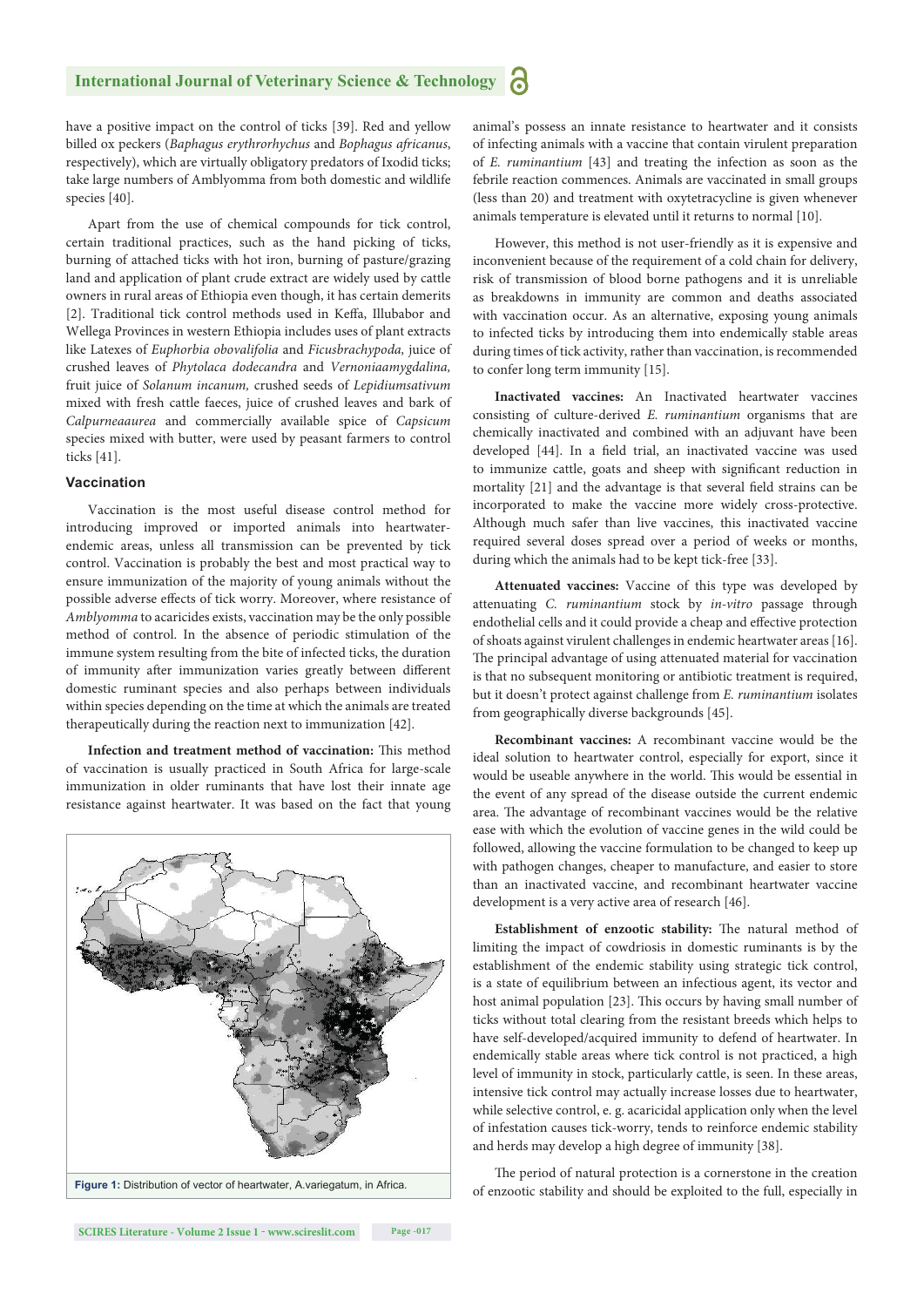cattle. This periodis the non-specific, or age resistance, to heartwater which prevails in young calves and to a much lesser extent in lambs and goat kids and it can be utilized to establish the immunity against heartwater with relatively little danger of the occurrence of clinical cases. On most farms, however, immunity is obtained by means of natural tick-transmission, without the farmers actually being aware of it. This method naturally depends on the presence of infected ticks, a situation which is very difficult to assess, control or manipulate [43].

The use of resistant cattle is becoming increasingly important as the cost of acaricides is rising. The resistance of different crosses should be tested to assess their suitability for introduction in areas where heartwater are prevalent. In Ethiopia Horro-Jersey and Horro-Simmental crossbred animals have been found more tolerant of ticks than many other crosses [47].

#### **REFERENCES**

- 1. De Castro JJ. Sustainable tick and tick-borne disease control in livestock improvement in developing countries. Vet Parasitol. 1997; 71: 77-79. https:// goo.gl/eA8g2d
- 2. Sileshi M. Ticks tick-borne diseases and control strategies in Ethiopia. In Proceedings of tick-borne pathogens at the host-vector interface. A global perspective. Kruger National Park.1995; 2: 441-446.
- 3. Dumler JS, Barbet AF, Bekker CP, Dasch GA, Palmer GH, Ray SC, et al. Reorganization of genera in the families Rickettsiaceae and Anaplasmataceae in the order Rickettsiales: unification of some species of Ehrlichia with Anaplasma, Cowdria with Ehrlichia and Ehrlichia with Neorickettsia, descriptions of six new species combinations and designation of Ehrlichia equi and 'HGE agent' as subjective synonyms of Ehrlichia phagocytophila. Int J Syst Evol Microbiol. 2001; 51: 2145-2165. https://goo.gl/TNbB2Y
- 4. Peter TF, Burridge MJ, Mahan SM. Ehrlichia ruminantium infection (heartwater) in wild animals. Trends Parasitol. 2002; 18: 214-218. https://goo. gl/hu1jmF
- 5. Uilenberg G. Heartwater (Cowdria ruminantium infection): Current status. Adv Vet Sci Comp Med. 1983; 27:427-480. https://goo.gl/4W3t1E
- 6. Prozesky L, Du Plessis JL.Heartwater: The development and life cycle of Cowdria ruminantiumin the vertebrate host, ticks and cultured endothelial cells. Onderstepoort J Vet Res. 1987; 54: 193-196. https://goo.gl/UW4maf
- 7. Van de Pypekamp HE, Prozesky L. Heartwater. An overview of the clinical signs, susceptibility and differential diagnoses of the disease in domestic ruminants. Onderstepoort J Vet Res. 1987; 54: 263-266. https://goo. gl/9RzHHV
- 8. Mahan S, Waghela S, McGuire T, Rurangirwa F, Wassink L, Barbet A. A cloned DNA probe for Cowdria ruminantium hybridize with eight heartwater strains and detects infected sheep. J Clin Microbiol. 1992; 30: 981-986. https://goo.gl/jPMRjA
- 9. Mackenzie P, McHardy N. Cowdria ruminantium infection in the mouse: a review. Onderstepoort Journal of Veterinary Research. 1987; 54: 267-269. https://goo.gl/QeEMhn
- 10. Bezuidenhout JD, Bigalke RD. The control of heartwater by means of tick control. Onderstepoort J Vet Res. 1987; 54: 525-528. https://goo.gl/sTFJ1s
- 11. Allsopp MT, Allsopp BA. Extensive genetic recombination occurs in the field between different genotypes of Ehrlichiaruminantium. Vet Microbiol. 2007. 124: 58-65. https://goo.gl/TjdpLA
- 12. Minjauw B, McLeod A. Tick-borne diseases and poverty. The e impact of ticks and tick borne diseases on the livelihood of small-scale and marginal livestock owners in India and eastern and southern Africa. Research report, DFID Animal Health Programme, Centre for Tropical Veterinary Medicine, University of Edinburgh, United Kingdom. 2003; 124.
- 13. Camus E, Barre N, Martinez D. and Uilenberg G. Heartwater (cowdriosis) a review. 2<sup>nd</sup> edition, Office international des Epizooties, Paris. 1996; 177.
- 14. Camus E, Barre N. The role of Amblyomma variegatumin the transmission of heartwater with special reference to Guadeloupe. Ann N Y Acad Sci. 1992; 653: 33-41. https://goo.gl/KTDX3P
- 15. Camus E, Maillard JC, Ruff G, Pepin L, Naves M, Matheron G. Genetic resistance of Creole goats to cowdriosis in Guadeloupe. Status in 1995. Ann N Y Acad Sci. 1996; 791: 46-53. https://goo.gl/FMBMVF
- 16. Allsopp BA. Trends in the control of heartwater. Onderstepoort J Vet Res. 2009; 76: 81-88. https://goo.gl/Db6iGP
- 17. Sileshi M. Epidemiology of Ticks and tick-borne diseases in Ethiopia. In proceeding of epidemiology of tick and tick-borne diseases in eastern, central and southern Africa. Harare, Zimbabwe. 1996; 17-29. https://goo.gl/PH661q
- 18. Olugasa B, Spickler A, Davis R. Presentation to the Center for Food Security and Public Health at Lowa State University. 2004.
- 19. Petney TN, Horak IG, Rechav Y. The ecology of the African vectors of heartwater, with particular reference to Amblyomma hebraeum and Amblyomma variegatum. Onderstepoort J Vet Res. 1987; 54: 381-395. https://goo.gl/gox1j6
- 20. Camus E, Barre N. Epidemiology of heartwater in Guadeloupe and in the Caribbean. Onderstepoort J Vet Res. 1987; 54: 419-426. https://goo.gl/pRBUuV
- 21. Mahan SM, Smith GE, Kumbula D, Burridge MJ, Barbet AF. Reduction in mortality from heartwater in cattle, sheep and goats exposed to field challenge using an inactivated vaccine. Vet Parasitol. 2001; 97: 295-308. https://goo.gl/EycV7R
- 22. Chamboko T, Mukhebi AW, Callaghan CJ, Peter TF, Kruska RL, Medley GF. The control of heartwater on large-scale commercial and small holder farms in Zimbabwe. Prev Vet Med. 1999; 39: 191-210. https://goo.gl/zdXyXq
- 23. Provost A, Bezuidenhout JD. The historical background and global importance of heartwater. Onderstepoort J Vet Res. 1987; 54: 165-169. https://goo.gl/UdzhK9
- 24. M Awumbila B. Acaricides in tick control in Ghana and methods of application. Trop Anim Health Prod. 1996; 28: 50-52. https://goo.gl/rw4hK4
- 25. Mukhebi AW, Chamboko T, O'Callaghan CJ, Peter TF, Kruska RL, Medley GF, et al. An assessment of the economic impact of heartwater (Cowdria ruminantium infection) and its control in Zimbabwe. Prev Vet Med. 1999; 39: 173-189. https://goo.gl/1DXQL2
- 26. Pegram R, Hoogstral H, Wassef H. Ticks (Acari: Ixodidae) of Ethiopia. Distribution, ecology and host relationship of species infesting livestock. Bulletin of Entomology Research. 1981; 71: 339-361. https://goo.gl/NjUrke
- 27. Mekonnen S. Epidemiology of ticks and tick-borne diseases in Ethiopia: future research needs and priorities. In: AD. Irvin J.J. McDermott and B.D. Perry (Eds), Epidemiology of ticks and. tick-borne diseases in Eastern, Central and Southern Africa. Proceedings of a workshop held in Harare. International Livestock Research Institute, Nairobi, Kenya. 1996; 20-32.
- 28. Melaku A, Bogale B, Chanie M, Molla W, Almaw G. A three year followup study on the occurrence of bovine ehrlichiosis (cowdriosis) at Gondar University dairy farm. Journal of Veterinary medicine and Animal health. 2014; 6: 83-90. https://goo.gl/rjYSTj
- 29. Obsa T, Zerihun A. Incidence of Bovine Cowdriosis at A sella Livestock Research Farm. Proceedings of the Fourth National Livestock Improvement Conference, Institute of Agricultural Research, Ethiopia, Addis Ababa, IAR. 1993; 293-297.
- 30. Belay D, Yisehak k, Geert P. Survey of major diseases affecting dairy cattle in Jimma town, Oromia, Ethiopia. Global veterinaria. 2012; 8: 62-66.
- 31. Peregrine AS. Chemotherapy and delivery systems: Haemoparasites. Vet Parasitol. 1994; 54: 223-248. https://goo.gl/aAaDwD
- 32. Tice GA, Bryson NR, Stewart CG, Du Plessis B, De Wall DT. The absence of clinical disease in cattle in communal grazing areas where farmers are changing from an intensive dipping programme to one of endemic stability to tick-borne diseases. Onderstepoort J Vet Res. 1998; 65: 169-175. https://goo.gl/2uusXW
- 33. Bell-Sakyi L, Koney EB, Dogbey O, Sumption KJ. Heartwater in Ghana: Implications for control of ticks. Trop Anim Health Prod. 1996; 28: 59-64. https://goo.gl/DvqQvC
- 34. Jongejan F, Uilenberg G. The global importance of ticks. Parasitology. 2004; 129: 3-14. https://goo.gl/DRih7S
- 35. Norval R, Lawrence J. The control of heartwater in Zimbabwe/Rhodesia. Rhodesian Journal of Agricultural Research. 1979; 76: 151-165.